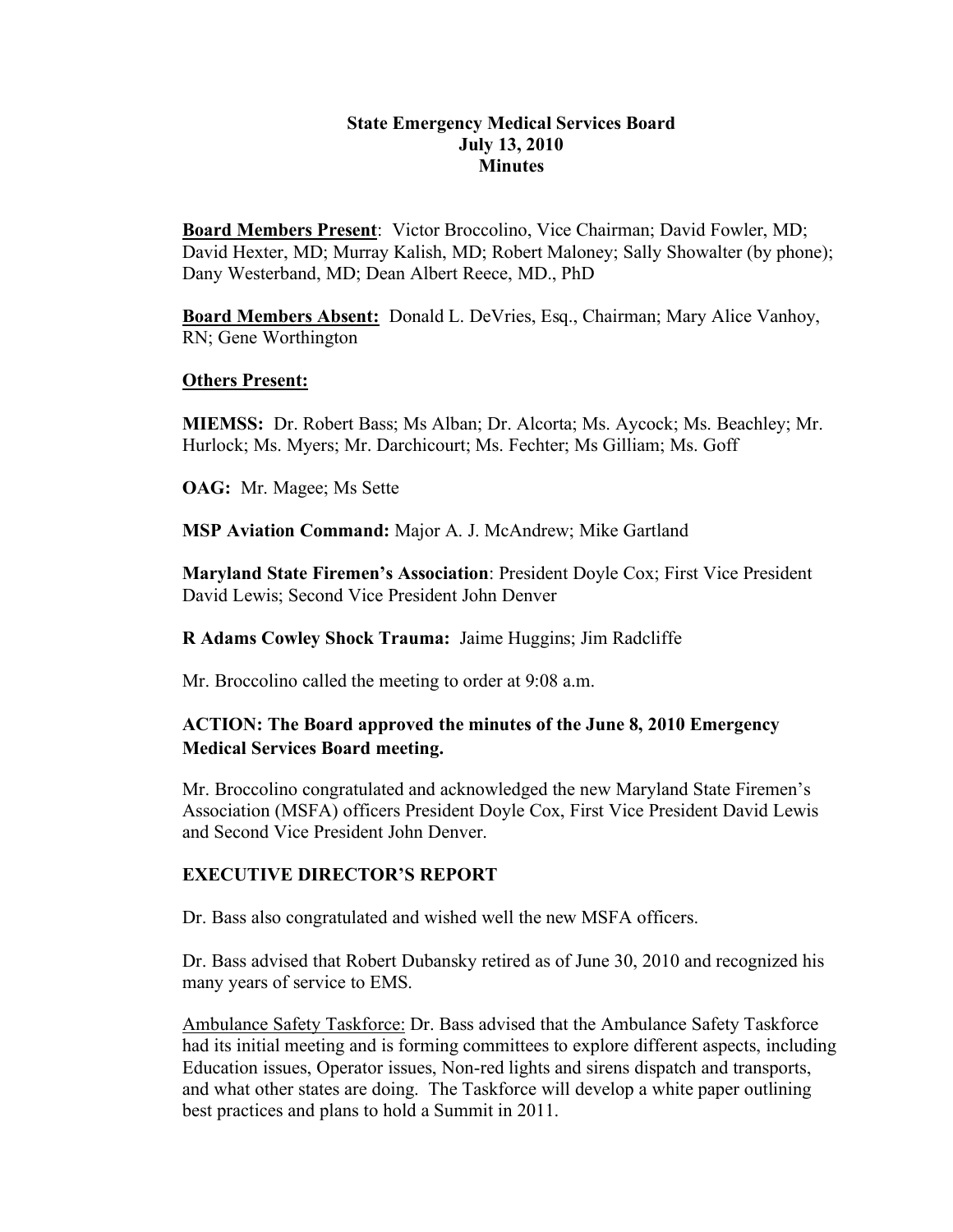STEMI: The STEMI planning process is going well in each region.

Electronic Patient Care Reporting (ePCR): The ePCR contract has been awarded to Image Trend and the implementation process is underway.

EMS Conference: A new EMS Educational Conference has been scheduled for the first weekend in April 2011 at Ocean City, Maryland.

HC (Healthcare) Standard: MIEMSS is partnering with the Baltimore City Fire Department (BCFD) under the Baltimore UASI grant for the purchase of software (MIEMSS) and hardware (BCFD) for HC Patient Tracking program. Mr. Broccolino asked if this would be for all of Region III. Dr. Bass advised that this is starting with Region III and should eventually be for the entire state of Maryland a hopefully eventual connectivity to the ePCR. A kick-off meeting will be held at MIEMSS on July 19, 2010.

## **STATEWIDE EMS ADVISORY COUNCIL**

Dr. Kalish reported that SEMSAC did not meet in July.

# **R ADAMS COWLEY SHOCK TRAUMA CENTER**

Mr. Radcliffe reported for Ms. Johnson who is on maternity leave. Year end patient admissions were up by 416 and 697 patients above budget. Mr. Radcliffe said that ST occupancy is high but there had been no instances of fly-by capacity alert. ST accommodated twenty-five tour groups within the last fiscal year. ST was closed to tour groups for approximately 3 months due to H1N1. In the last fiscal year, ST held eleven airway classes and seven evening educational programs which are now being broadcasted to 13 remote sites. ST is working with MIEMSS to rebroadcast programs through the MIEMSS Learning Management System.

## **LEGISLATIVE REPORT**

Mr. Broccolino said that there was no new legislative information to report.

## **OLD BUSINESS**

No old business to report.

### **NEW BUSINESS**

Medical Order for Life-Sustaining Treatment (MOLST) and EMS / DNR-A (DNI): Dr. Alcorta briefed the EMS Board on the collaboration with the Office of Healthcare Quality within the Taskforce on Aging and the End of Life regarding The Medical Order for Life Sustaining Treatment (MOLST) which will establish a single DNR MOLST order form for a physician or nurse practitioner. After the order form has been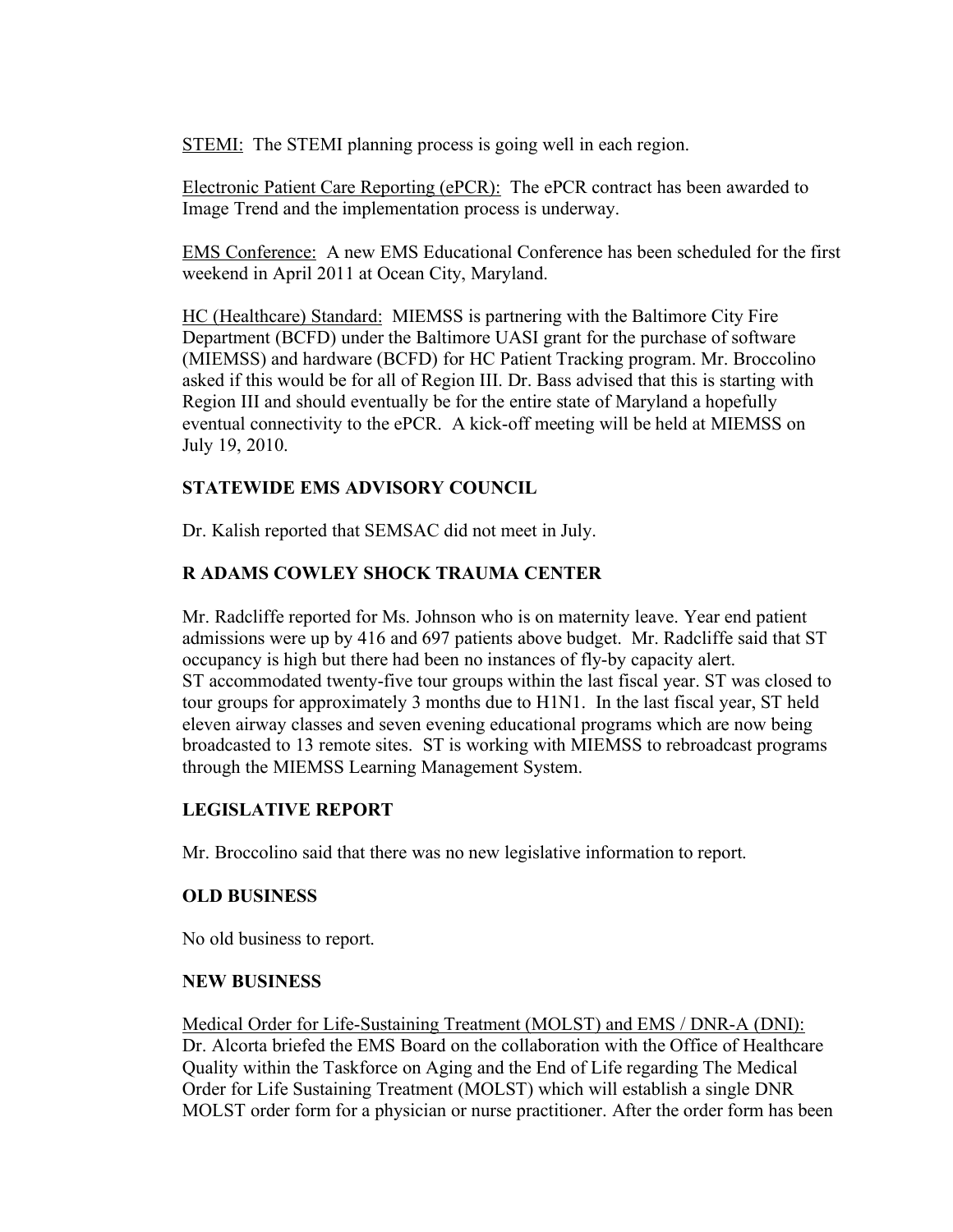vetted, it will be given to the EMS Board for comment and any proposed regulation changes.

## Protocol Review Committee By-Laws:

Dr. Alcorta presented the Protocol Review Committee By-Laws to the EMS Board for approval. Dr. Alcorta affirmed that there was significant input from stakeholders.

**ACTION:** Upon the motion of Dr. Reece, which seconded by Dr. Fowler, the Board voted to approve the Protocol Review Committee By-Laws as submitted.

Mr. Maloney updated the Board on the recent Ravenwood Nursing Home evacuation and recognized the EMS providers who went above and beyond the call of duty by notifying superiors of the heat-related issues during the recent extreme heat wave, resulting in the probable saving of lives. The initial 911 call was from a patient in respiratory distress due to heat from lack of air conditioning; some room temperatures reaching 110 degrees. The Baltimore City Office of Emergency Management arrived and notified DHMH Office of Health Care Quality, which took command and made the decision to evacuate without notifying MIEMSS. Mr. Maloney noted that there was a disconnect between state agencies which will be addressed in the After Action Report (AAR). Baltimore City's Office of Emergency Management notified MIEMSS. The evacuation occurred on the highest volume day of the year for the Baltimore City Fire Department (BCFD) EMS; consequently no BCFD units could be spared to assist with the evacuation. Dr. Alcorta added that Jeff Huggins, Region III Associate Administrator, was made Operational Section Commander and coordinated with John Donohue and SOCLAR to facilitate the transport of residents to alternate facilities utilizing Commercial Services.

Mr. Broccolino commended the MIEMSS Field Operations, John Donohue, Jeff Huggins, Rene Fechter and the Baltimore City Fire Department providers for avoiding a potential disaster and thanked Mr. Maloney for bringing it to the attention of the EMS Board.

Dr. Fowler pointed out the importance of incident command and noted that when DHMH Office of Healthcare Quality Assurance made the decision to close and evacuate the nursing home, they should have handed off incident command. Mr. Maloney noted that any agency that wishes to take command of an incident needs to adopt Incident Command System (ICS) and National Incident Management System (NIMS).

Mr. Maloney stated that HB770, which was passed in the 2006 Session of the General Assembly, requires nursing homes and assisted living facilities to develop emergency plans that include procedures to be followed in the event of an evacuation. DHMH has the responsibility for enforcing this requirement.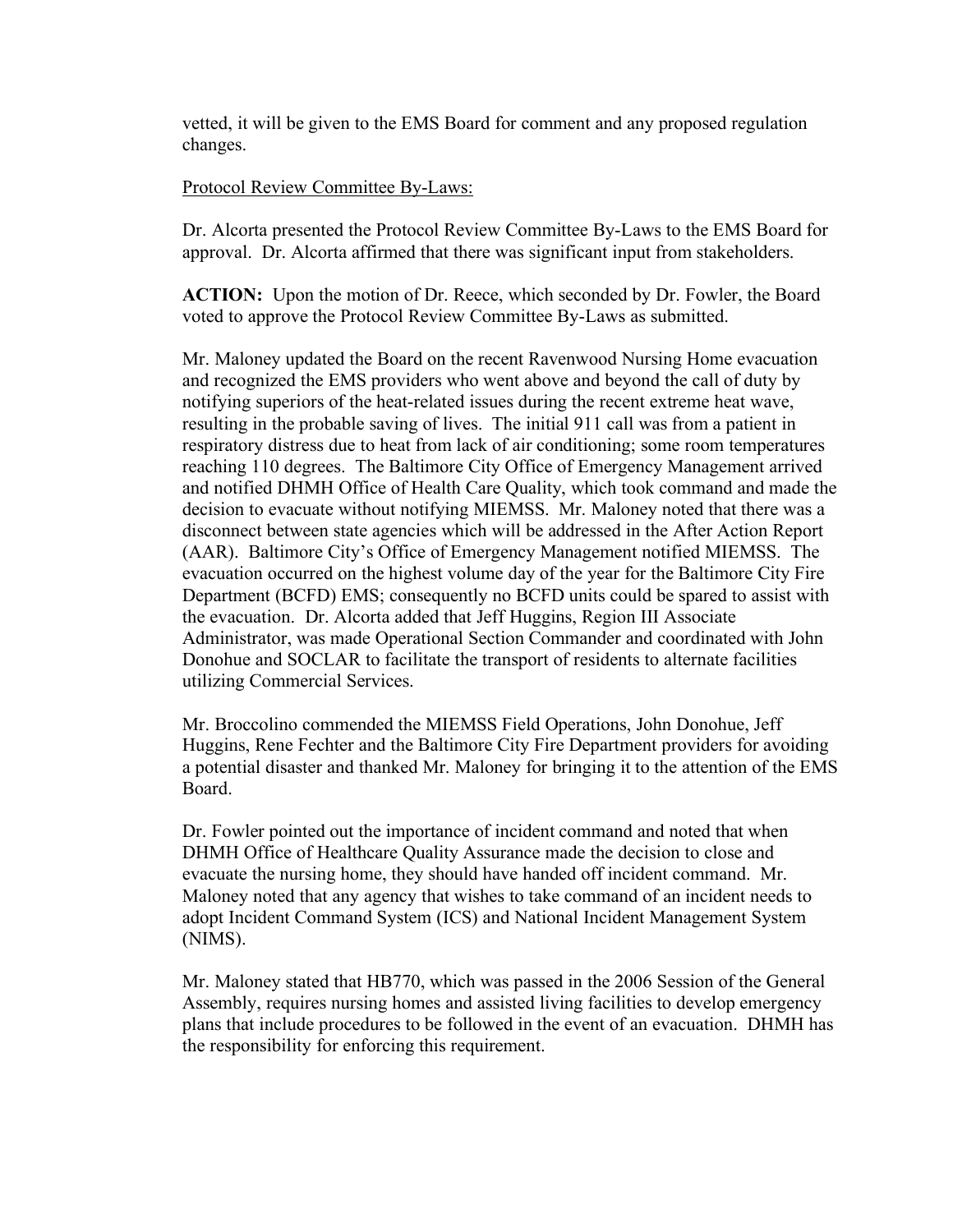Dr. Bass said that MIEMSS is in conversations with DHMH regarding the situation and will be represented at the AAR. Mr. Maloney stated that MEMA could play a bigger role in coordinating agencies for response.

Mr. Broccolino announced that the Board would be retiring to Executive Session, after which it would reconvene in Open Session.

The purpose of the closed session was to carry out administrative functions under State Government Article §10-502(b), to obtain legal advice from counsel under State Government Article § 10-508 (a) (7) and to discuss certain site reviews and maintain certain records and information in confidence as required by Health Occupations Article §14-506 (b) under State Government Article § 10-508(a) (13).

**Board Members Present:** Victor Broccolino, Vice Chairman; David Fowler, MD; David Hexter, MD; Murray Kalish, MD; Robert Maloney; Sally Showalter (phone); Dany Westerband, MD; Dean Albert Reece, MD, Ph.D.

**Board Members Absent:** Donald L. DeVries, Esq., Chairman; Mary Alice Vanhoy, RN;

#### **Others Present:**

**MIEMSS:** Dr. Bass; Dr. Alcorta; Mr. Fiackos; Ms. Aycock, Mr. Seifarth; Mr. Schaefer; Ms. Goff; Ms. Beachley

**OAG:** Mr. Magee; Ms. Sette.

The Board approved the closed session minutes from the June 2010 meeting.

The Board was provided information on requests for approval of educational programs.

The Board approved recommendations for provider disciplinary cases.

The Board considered recommendations for Trauma Center Designation.

The Board was provided information on current COMAR Jurisdictional Verifications

Mr. Broccolino turned the meeting over to Dr. Kalish.

The Board considered recommendations for Primary Stroke Center Designation.

**The Board reconvened into Open Session.**

**Board Members Present:** David Fowler, MD; David Hexter, MD; Murray Kalish, MD; Robert Maloney; Sally Showalter (phone); Dany Westerband, MD; Dean Albert Reece, MD, Ph.D.